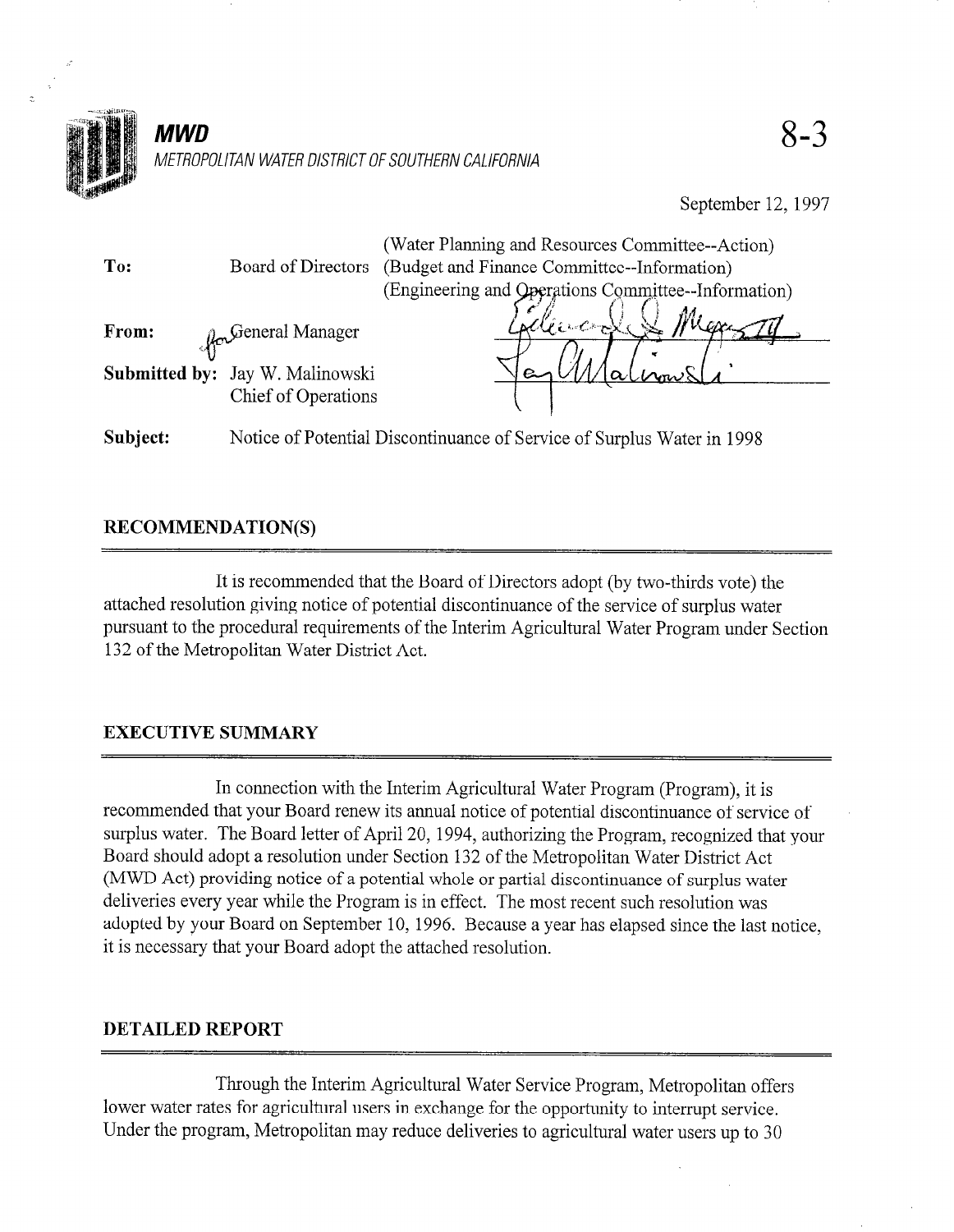### Board of Directors -2- September 12, 1997

percent prior to any mandatory reduction to municipal and industrial users. In connection with adoption of the Program, your Board adopted a notice of a potential whole or partial discontinuance of surplus water deliveries pursuant to Section 132 of the MWD Act. As stated in the Board Letter of April 20, 1994, authorizing the Program, "A similar Resolution should be adopted every year thereafter while the Interim Agricultural Water Program is in effect." The most recent such resolution was adopted by your Board on September 10, 1996. Because a year has elapsed since the last such notice was given, it is necessary that a new notice be given.

Section 132 of MWD Act provides that Metropolitan may provide, sell, and deliver surplus water not needed or required for domestic or municipal uses within Metropolitan's service area for any beneficial use. Metropolitan sells water for agricultural purposes under this provision. Section 132 also provides that Metropolitan has the right to discontinue such service, in whole or in part, upon one year's written notice to the purchasers or users of the water. That notice shall be given when the Board determines by two-thirds vote that the water is needed for domestic or municipal purposes within Metropolitan.

For these reasons, it is recommended that the Board adopt the attached resolution providing notice of the potential discontinuance of surplus water deliveries in 1998.

NT/CM/ms (~:~PSEXEC\C~NTRADM\BOARD\RESOLUTN.DOC)

Attachment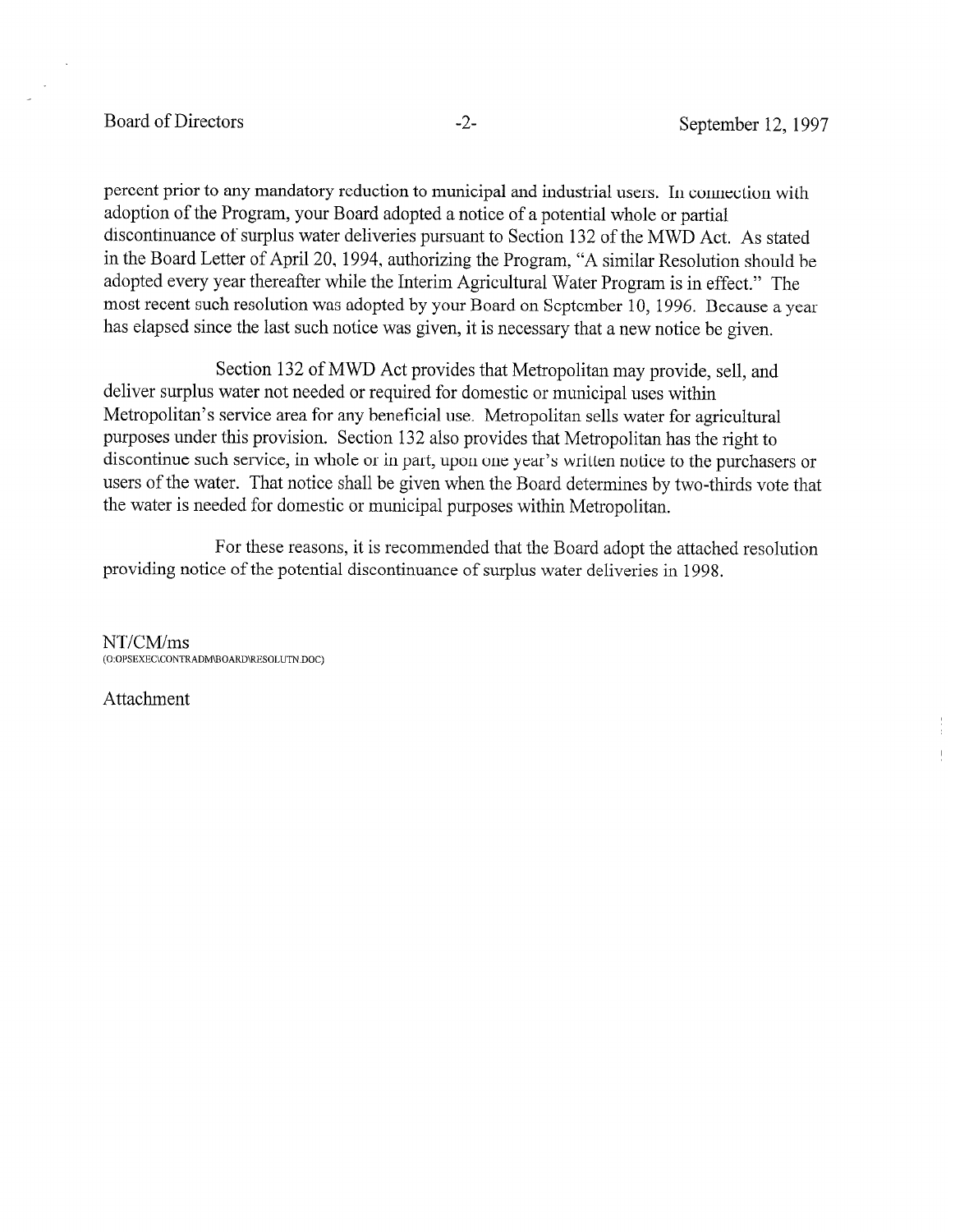## RESOLUTION OF THE BOARD OF DIRECTORS OF THE METROPOLITAN WATER DISTRICT OF SOUTHERN CALIFORNIA DIRECTING THE GIVING OF NOTICE OF POTENTIAL DISCONTINUANCE OF SERVICE OF SURPLUS WATER IN 1997-98

Whereas, an earthquake, other catastrophe, or unforeseen events could cause a shortage of water in Metropolitan's service area in the future; and

Whereas, the State's ability to reliably meet Metropolitan's annual requirements for State Water Project supplies requires continued resolution of longstanding Bay/Delta issues through the initiated State Federal (CalFED) environmental decision-making process; and

Whereas, until a long-term resolution of Bay/Delta issues is achieved, State Water Project operating requirements in the Bay/Delta could result in curtailed water deliveries and the potential for future water supply shortages; and

Whereas, if there is insufficient precipitation during the winter of any future year, the State Water Project water supply could be inadequate to meet the demands of contractors of the Project; and

Whereas, under Section 132 of the Metropolitan Water District Act, Metropolitan may serve surplus water if such water is in excess of the domestic and municipal needs or requirements within Metropolitan; and

Whereas, heretofore water for agriculture has been supplied on the whereas, heretorore water for agriculture has been supplied on the condition that such supply can be discontinued subject to the giving of the notice required<br>by said Section 132; and

Whereas, Section 132 of the Metropolitan Water District Act requires that Metropolitan give the purchaser or user of surplus water one year's written notice prior to the discontinuance of delivery of surplus water; and

Whereas, it is possible that Metropolitan will not have available for delivery water that is surplus to the municipal and domestic needs or requirements within Metropolitan; and

Whereas, pursuant to the Interim Agricultural Water Program approved by Metropolitan on May 10, 1994, in a water shortage agricultural water deliveries may be cut back up to 30 percent prior to imposition of mandatory targets for firm deliveries and up to 100 percent thereafter; and